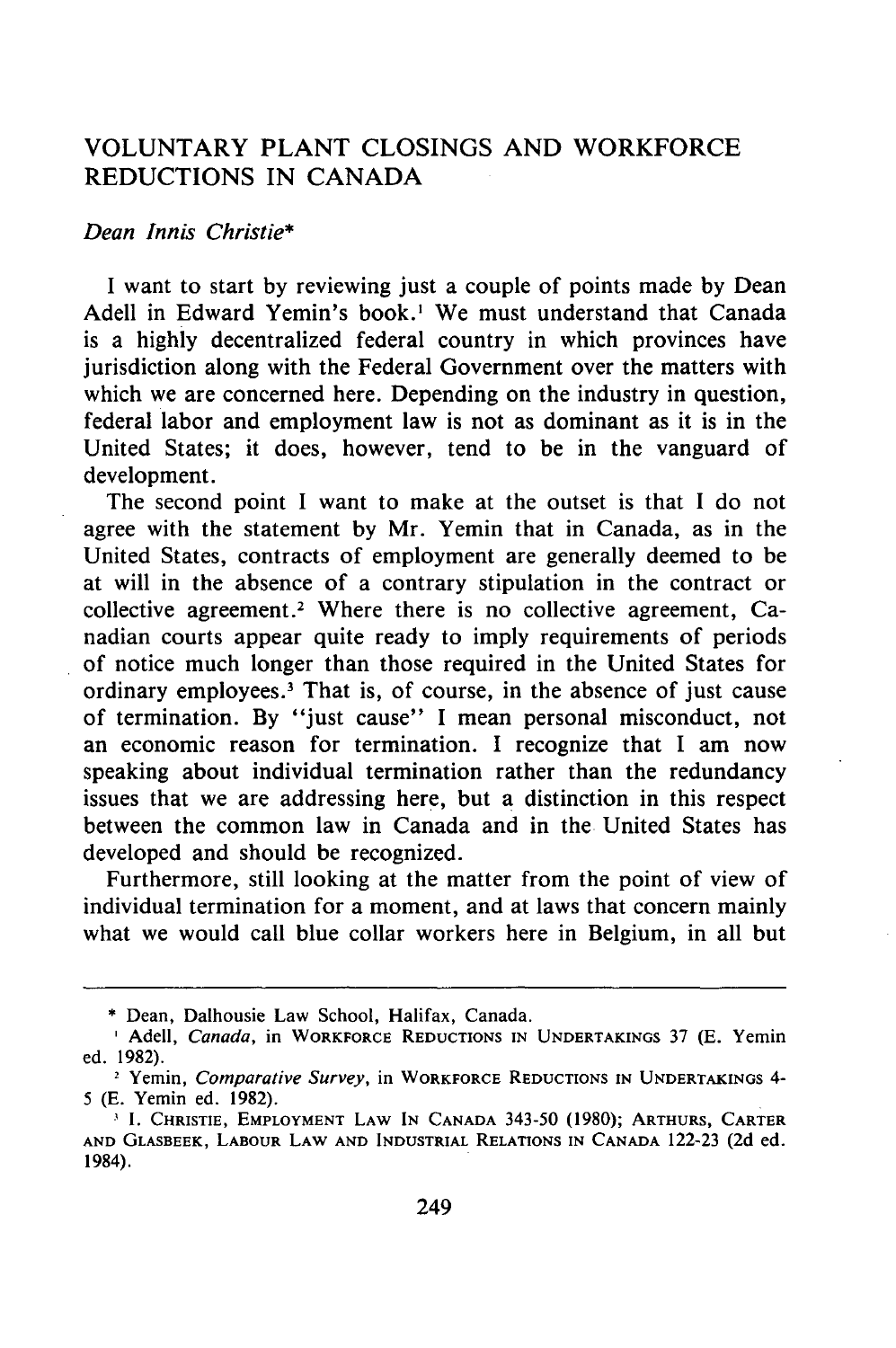two provinces and the federal jurisdiction in Canada, statutes require periods of notice in cases of individual termination.<sup>4</sup> Those requirements are enforced by administrative procedures. In these ways in the last fifteen or twenty years the Canadian system has moved much closer, or closer at least, to the kind of thing we see in Europe rather than in the United States. In the Canadian federal jurisdiction there is now also a right to moderate severence pay over and above the right to notice or pay in lieu thereof.<sup>5</sup> Also in the federal jurisdiction, in the very large province of Quebec and in the small province of Nova Scotia, from which I come, employees dismissed for misconduct which the employer fails to substantiate have a statutory right to reinstatement.<sup>6</sup> That right again is enforced through administrative proceedings. 7 From the standpoint of countries in the English common law tradition, that is very important because, as most of you are aware, traditionally the employment contract is not enforceable by specific performance; employers cannot be ordered to put employees back to work.<sup>8</sup> This, then, is a highly significant departure in three jurisdictions in Canada.

The common law tradition is that where there is no collective agreement, employees who are terminated for economic reasons have no rights other than to notice or to compensation in lieu of notice. In the absence of a collective agreement they have no seniority rights or rights based on family circumstances or the like, either upon dismissal or recall. On the other hand, under most collective agreements, which in Canada cover about forty-five percent of all em-

<sup>4</sup>See **CHRISTIE,** supra note **3,** at **338-43; ARTHURS,** supra note **3,** at 123-24.

Canada Labour Code, **CAN.** REV. **STAT.** ch. L-I, §§ #61(1) - 61(2) (1970), amended *by* **CAN.** REV. **STAT.** ch. 17, § 16 (2d Supp. 1970), ch. 89, 1980-82 Can. Stat. § #34, and by ch. 39, 1983-84 Can. Stat. § 8.

**<sup>6</sup>**Canada Labour Code, **CAN.** REV. **STAT.** ch. L-1, §§ #59-61 (1970), amended *by* **CAN.** REV. **STAT.** ch. 17, § 16 (2d Supp. 1970), ch. 27, 1977-78 Can. Stat. § 21, and ch. 47, 1980-83 Can. Stat. § 27(3); An Act Respecting Labour Standards, ch. 45, 1979 Que. Stat. §§ 124-28, amended by ch. 22, 1983 Que. Stat. § 104; Labour Standards Code, ch. 10, 1972 N.S. Stat. 67A, amended by ch. 50, 1975 N.S. Stat. § 4 and ch. 41, 1976 N.S. Stat. § 15.

**<sup>&#</sup>x27;** Such administrative arrangements in respect of wrongful dismissal in provincial statutes have recently been held to be unconstitutional on the ground that the "judges" who deal with such cases must be federally appointed under § 95 of the Constitution Act **1982.** *See* Sobey's Stores, Ltd. v. Yeomans **(1985) N.S.S.C., App.** Div. (unreported).

**<sup>8</sup>** Ryan v. Mutual Tontime Westminister Chamber Assoc.,[19831 **I** ch. **116 (C.A.);** *De Francesco* v. Barnum **(1980),** 45 **CH. D.** 430; William Robinson and Co., Ltd. v. Heuer, **[1892]** 2 **Ch.** 451 **(C.A.).**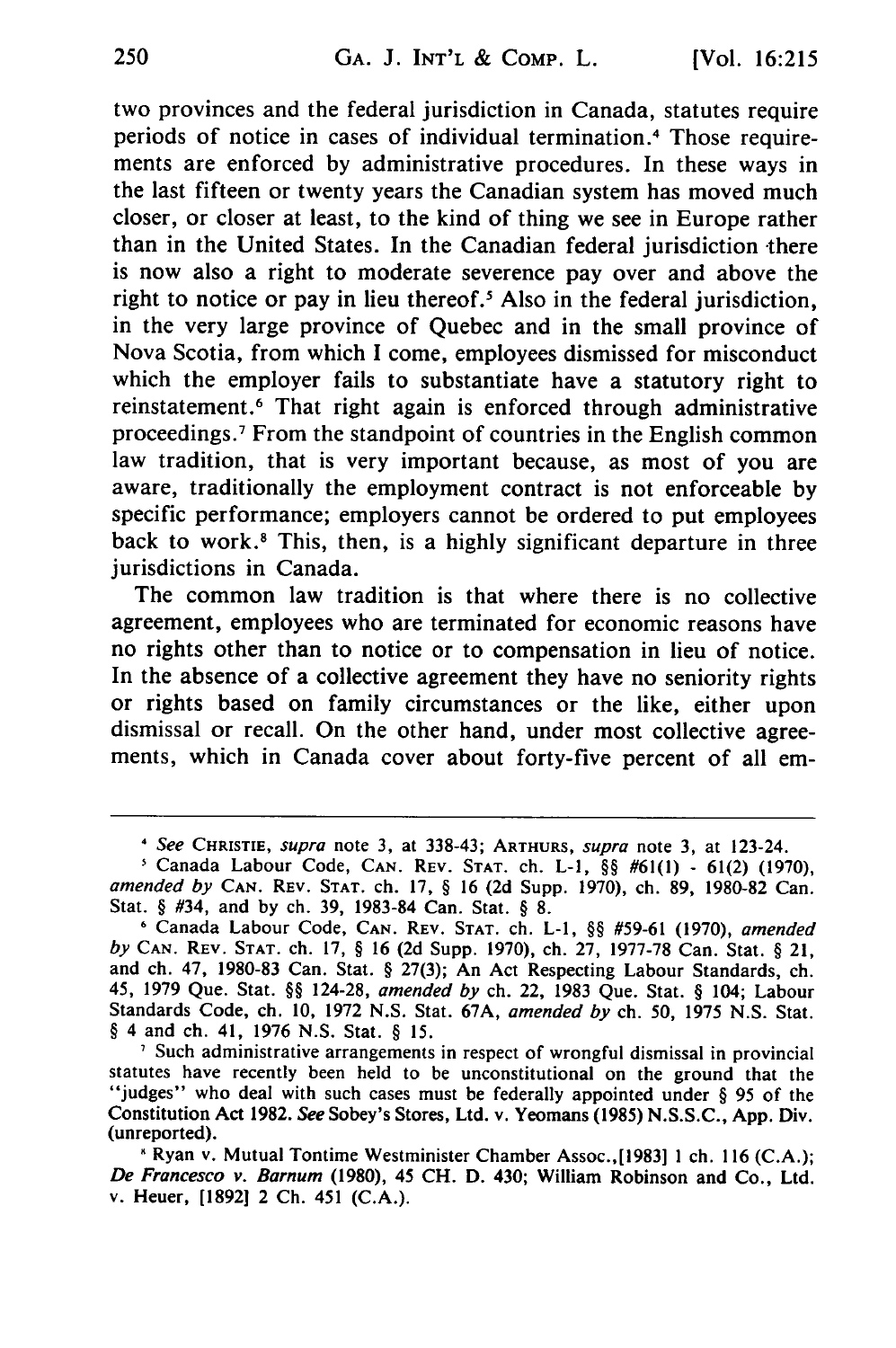ployees, seniority modified by ability is the governing criterion for termination in the case of reduction of the workforce. Most collective agreements in Canada, as in the United States, only extend to a particular plant, or at most to a particular industry.

In the context of collective agreements, Professor Adell has summarized the situation very well in the Yemin book.<sup>9</sup> I will not repeat what he has said, beyond mentioning that almost every collective agreement requires that seniority be respected and some, as Professor Adell says, require consultation. Some even contain provisions for re-opener clauses. That is, where there is a significant change in the workforce the parties may commence collective bargaining, with the right to strike, which they would not otherwise have in the middle of a Canadian collective agreement. Significant arrangements, particularly in some of the big collective agreements, such as those covering the railways, often deal with redundancy by giving employees rights to retraining, by providing assistance in transferring from one part of the company to the other, or by making payments to assist early retirement and other similar solutions.

I turn now to legislation and to the legislated arrangements for mass lay-offs arising from redundancies. I will consider first, employees under collective agreements, where the lay-off is the result of technological change. In the Canadian jurisdictions that have legislation addressed to this issue, the definition of technological change is very broad and includes a reorganization of the way the employer does his or her work; as a result, it catches a lot of workforce reductions. Three provinces  $-$  British Columbia, which is a major employing province, and Manitoba and Saskatchewan, which are less important-and the federal jurisdiction have statutory provisions for reopening the collective agreement where technological change has occurred, regardless of what the collective agreement says.'0 In British Columbia's case, arbitration is made available where there is technological change. In the others the result must be negotiated, with the union having the right to strike. The most significant point that I can add to what is in the Yemin book<sup> $11$ </sup> is that this legislation was adopted in those provinces, and federally, in the 1970's and has not

Adell, *supra* note **1,** at 38-41.

**<sup>10</sup>** Labour Code, ch. 212, 1979 B.C. Stat. §§ 74-78, *amended by* ch. 10, 1983 B.C. Stat. § **21,** sch. 2; The Labour Relations Act, **MAN. REV. STAT.** ch. L-10 (1970).

<sup>&</sup>quot; Adell, *supra* note **1,** at 44.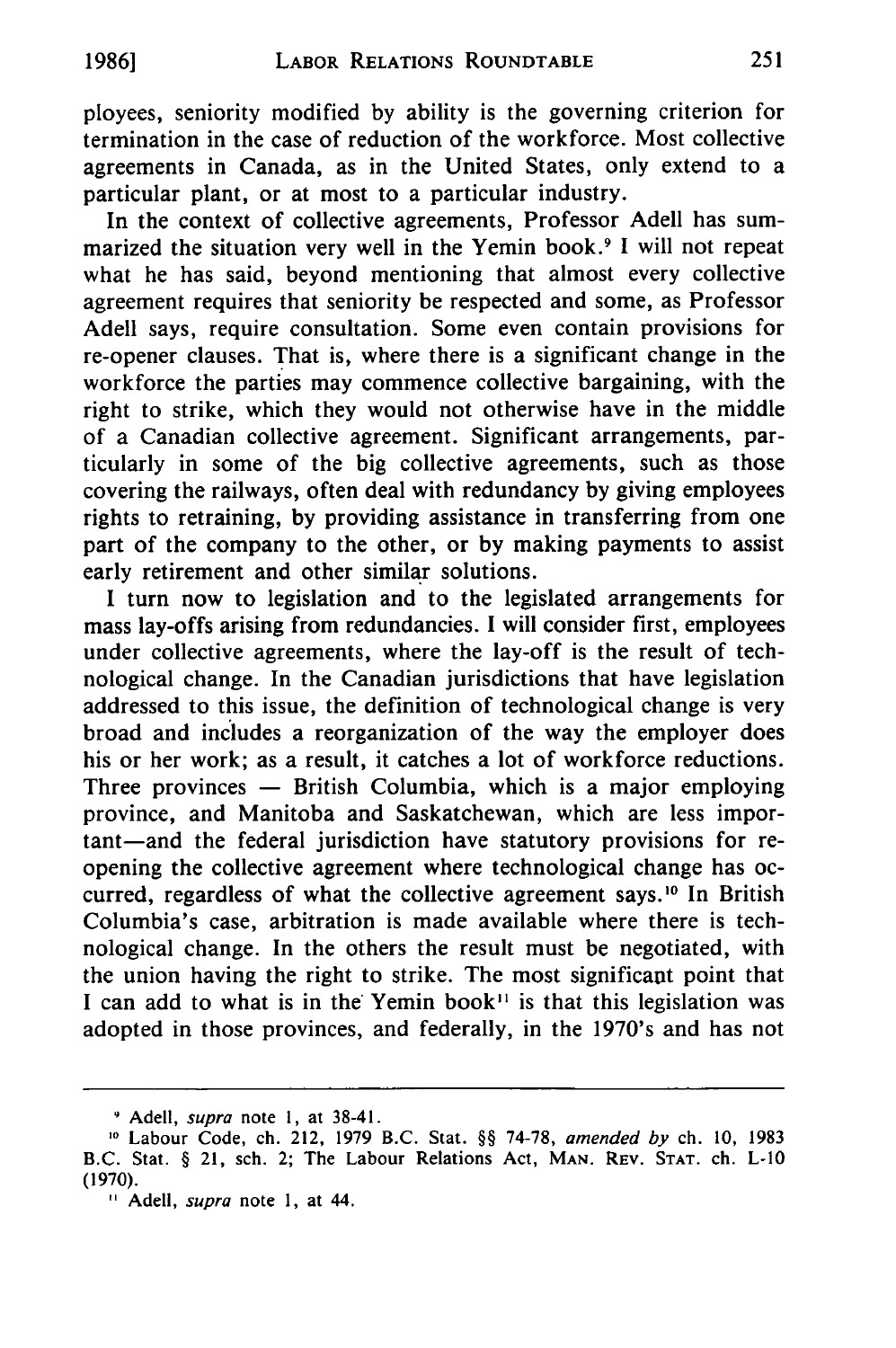been adopted by any other provinces since. The legislation was thought to be highly significant and politically controversial, but the steam seems to have gone out of the movement to adopt it unilaterally; that, to me, is the interesting point. The reason is that in industries threatened by technological change, parties have tended to negotiate re-openers to their collective agreement on their own.

Quite apart from technological change, Manitoba, Newfoundland, Nova Scotia, Ontario, Quebec, and the federal jurisdiction **-** all jurisdictions where statutes require notice of individual termination **-** impose special requirements in respect of mass lay-offs.12 The layoff of as few as ten employees within a period of a month or so constitutes a mass lay-off in some provinces. In most the number is about fifty within a period of six weeks or so, but it varies from province to province. At any rate, depending on the number of employees terminated within the stated period, longer periods of notice are required than where there are individual lay-offs. There is also a requirement of notice to public authorities, but as Mr. Yemin indicates, the purpose of this notification is unclear.

In 1982, after publication of the Yemin book, Ontario, Canada's most heavily industrialized province, adopted legislation providing for severance pay where there is a permanent plant closing, but the legislation is not generous.<sup>13</sup> The statute only applies to employees with five years' seniority and simply gives them, in addition to pay in lieu of notice, up to twenty-six weeks' severance pay depending on how long they have been employed.

Also in 1982, the Federal Government amended the Canada Labour Code, which applies only to employees in certain industries that are under federal jurisdiction, to make what looks at first glance like far-reaching provision for redundancies, whether or not there is a collective agreement. Essentially, the amendment provides that where there is a layoff for over three months or where fifty or more employees are affected, there must be sixteen weeks' notice to employees, to any certified bargaining agent, and to the Ministry of Labor.<sup>14</sup> What is new and interesting is the requirement that the

**<sup>12</sup>**CHRISTIE, supra note 3, at 338-43.

**<sup>1-</sup>** Employment Standards Act, **ONT.** REV. **STAT.** ch. 137, § 40a (1980), amended *by* ch. 31, 1984 Ont. Stat. § **1.**

<sup>14</sup>Canada Labour Code, **CAN.** REV. **STAT.,** ch. L-I, § 60(11)-(15) (1970), amended *by* ch. 89, 180-82 Can. Stat. § 32.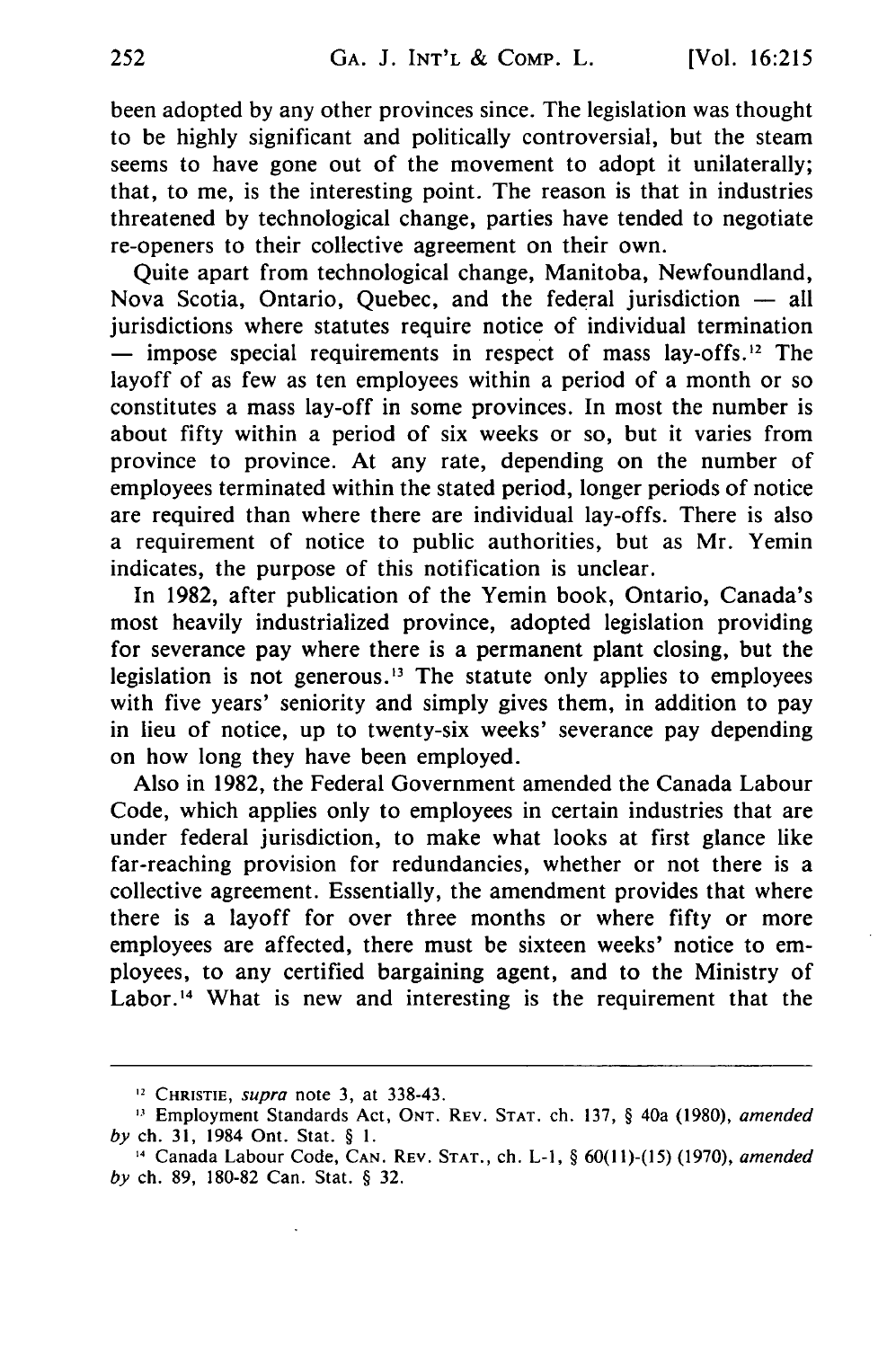employer establish a joint planning committee on which all unions affected and non-unionized employees are represented.<sup>15</sup>

The object of this new federal legislation is, of course, to develop an adjustment program to eliminate the necessity of the termination, or to minimize its impact, assisted by a Department of Labor inspector. The key provision in my mind is that employee representatives may, if they are willing to make the request unanimously, require the Minister of Labor to appoint an arbitrator who can decide on an adjustment program addressing matters normally the subject of the collective agreement in relation to the termination of employment. On the face of it, that proposition is quite far reaching; however, it is very much watered down by the modifiers in the legislation, primarily by the fact that the arbitrator may not review management's decision to terminate the employees or even to delay its implementation. Moreover, the Minister of Labor has wide discretion to waive the whole procedure, or any part of it, as being unduly prejudicial to employer or employee interests, or where a collective agreement binding on the employer makes similar sorts of provisions. I should mention too that the parties can bargain themselves out of this legislation in advance if they have addressed the same sort of concerns. In other words, if the collective agreement addresses the redundancy problem, then the parties are free to agree that these sections of the Canada Labor Code have no application to them. The railways, to use that example again, have done that.

In Mr. Yemin's book Professor Adell outlines a number of Federal Government funding initiatives.<sup>16</sup> These are available to industries outside the federal jurisdiction because the Federal Government is not making a law, but is simply making funding available for various processes aimed at softening the impact of redundancies through training, mobility grants, funding of joint redundancy planning programs, and so on. Those programs are still on the statute books but I can report from recent personal experience, having been involved in a small redundancy problem as an *ad hoc* inquiry commission, that the legislation is largely useless because it is underfunded as a matter of conscious governmental policy at the federal level. To count that legislation as softening the effect of redundancy is misleading.

In sum, I think there was real progress in Canada away from the notion of employment at will and toward European standards in the

*<sup>&</sup>quot; Id.* § **60(11).**

**<sup>16</sup>** Adell, *supra* note **1,** at 48-50.